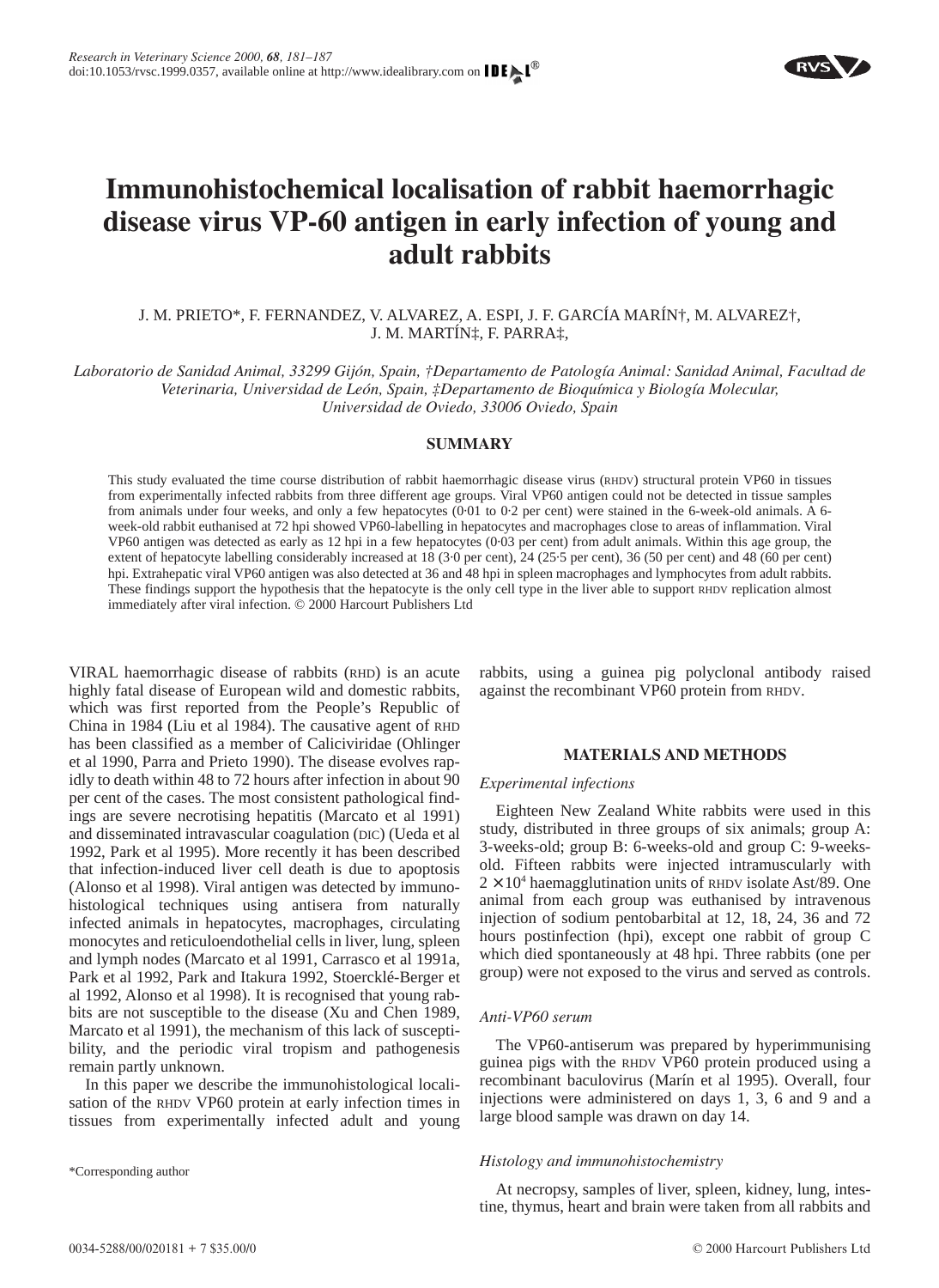fixed in 10 per cent neutral buffered formalin. Paraffinembedded tissues were stained for histological analysis with haematoxylin-eosin (HE). For the immunohistochemical study, 5-µm tissue sections were cut and immunostained using the peroxidase-antiperoxidase (PAP) method [\(Sternberger et al 1970\).](#page-6-11) Endogenous peroxidase was blocked by immersing sections for 10 minutes in freshly made 3 per cent hydrogen peroxide in methanol, followed by 0·1 per cent trypsin treatment in calcium cloride (pH 7·8) for 10 minutes at 37°C. Sections were washed in running tap water, rinsed with Tris-buffered saline pH 7·6 containing 1·6 per cent sodium chloride (TBS), and incubated with a mixture of 10 per cent  $(v/v)$  normal goat serum and 3 per cent  $(w/v)$  bovine serum albumin in TBS for 15 minutes. After draining, the sections were incubated overnight at 4°C with a guinea pig VP60-antiserum at 1:2000 dilution, which was previously optimised by titration for specific immunolabelling. Several sections from each group served as serum controls by omission of the primary immune serum and substitution with preimmune serum. After washing with TBS, all sections were incubated at room temperature with 1:20 dilution of goat anti-guinea pig immunoglobulins (Sigma), then with guinea pig PAP complex (1:400), each for 30 minutes, with a TBS wash between incubations. Diaminobenzidine tetrahydrochloride (DAB) was used to visualise immunocomplexes, and the sections were lightly counterstained with Mayers haematoxylin. The positive cells were counted in 10 randomly chosen fields at a  $\times 200$ magnification.

### **RESULTS**

#### *Histological lesions*

Microscopically, no lesions were found in tissues from control or groups A and B infected rabbits, except for one rabbit in group B, euthanised at 72 hpi, which showed a low number of necrotic hepatocytes located at periportal areas. Inflammation with presence of mononuclear cells (lymphocytes, macrophages and plasma cells) was also observed in this animal [\(Fig 1\).](#page-1-0)

Relevant microscopic abnormalities were observed in the livers from group C rabbits. At 12 hpi, only pyknosis and karyorrhesis were observed in individual hepatocytes [\(Fig 2\).](#page-2-0) At 18 hpi, a small number of necrotic hepatocytes were found associated with neutrophils in the periacinar areas. At 24 hpi, hepatocellular karyorrhesis and vacuolar degeneration were observed with a periacinar distribution, necrosis of individual hepatocytes was associated with the presence of neutrophils [\(Fig 3\).](#page-2-1)

At longer post-infection times, the main lesion observed was coagulation necrosis in a large number of hepatocytes, which showed homogeneous eosinophilia, pyknosis and karyorrhexis. As a consequence of hepatocyte dissociation, liver cords became discontinuous and irregular, neutrophils and Kupffer cells often surrounded damaged hepatocytes and in some areas small foci of hepatic necrosis were observed. Microthrombi were found in small blood vessels from liver, spleen and kidney, a characteristic feature of DIC.

In spleen, particularly in the rabbit that died unexpectedly, karyorrhexis and pyknosis were observed in cells

<span id="page-1-0"></span>

FIG 1: Detection of VP60 antigen in the liver of a six-weeks-old, RHDV-infected rabbit sacrificed at 72 hpi. The arrows indicate the stained hepatocytes at inflammation areas with presence of mononuclear cells. Magnification ×200.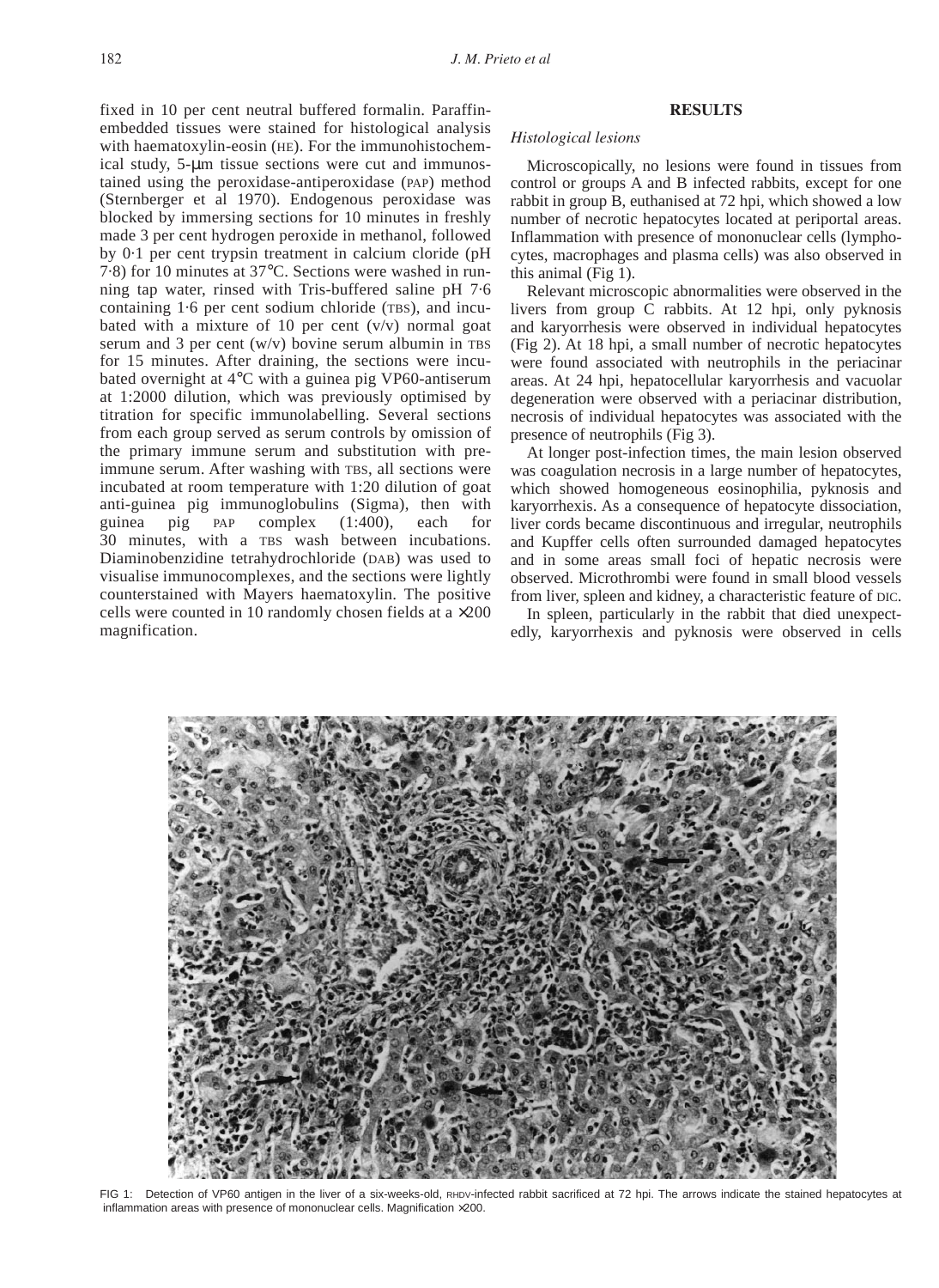<span id="page-2-0"></span>

FIG 2: VP60-immunoperoxidase positive staining of a hepatocyte from an adult (group C) rabbit, sacrificed at 12 hpi, showing pyknosis and karyorrhexis. Magnification ×400.

<span id="page-2-1"></span>

FIG 3: VP60-immunoperoxidase staining in individual hepatocytes (large arrows) from an adult (group C) rabbit, sacrificed at 24 hpi, associated with the presence of neutrophils (small arrow). Magnification ×400.

located either in follicular or perifollicular areas, the white pulp was depleted of lymphocytes and the splenic nodules were reduced in size [\(Fig 4\).](#page-3-0)

In lung, alveolar oedema was the only finding observed. Histological lesions could not be detected in thymus, heart, intestine or brain.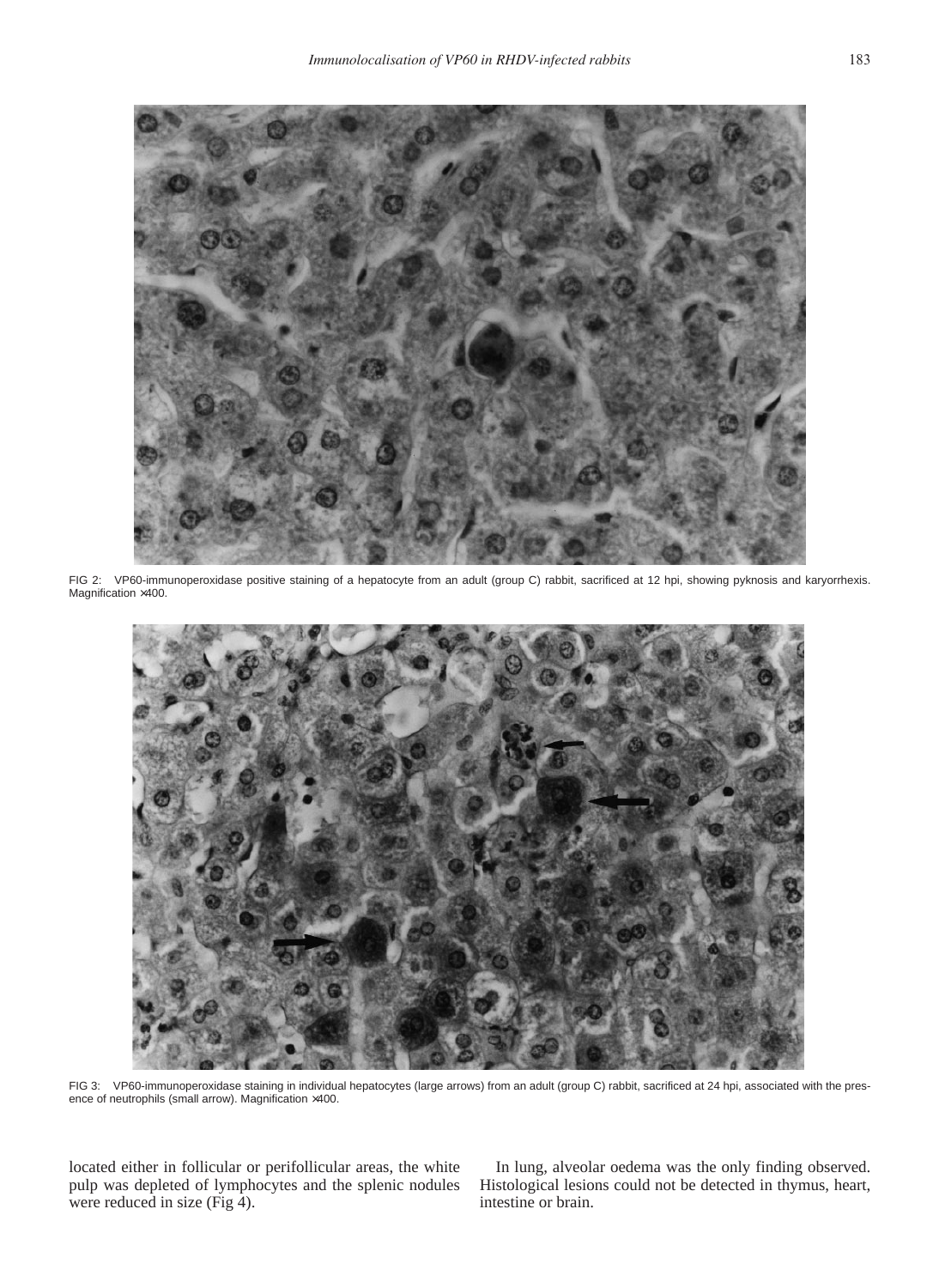<span id="page-3-0"></span>

FIG 4: VP60-immunoperoxidase staining in spleen mononuclear cells (arrows) located in perifollicular areas from an adult (group C) rabbit, dead at 48 hpi. Karyorrhesis and pyknosis of follicular cells are observed causing white pulp lymphocyte depletion. Magnification ×200.

## *Immunohistochemistry*

Viral VP60 antigen was not detected in tissue samples from uninfected control animals. Labelling was not found in any of the RHDV-infected rabbits from group A nor in the samples from group B animals killed at 12 hpi. Viral VP60 antigen was detected in 0·1, 0·2 and 0·01 per cent of intact hepatocytes from group B killed at 18, 24 and 36 hpi respectively. Some labelling was scattered in macrophages and hepatocytes, close to areas with inflammation, in the rabbit sacrificed at 72 hpi [\(Fig 1\).](#page-1-0) No labelling was found in lungs, spleen, heart, intestine, thymus or brain.

Viral VP60 antigen was detected as early as 12 hpi in 0·03 per cent of hepatocytes from group C rabbits, some associated with pyknosis and karyorrhexis [\(Fig 2\).](#page-2-0) In the samples taken from adult rabbits at 18 hpi, 3 per cent of the hepatocytes were infected [\(Fig 5a\).](#page-4-0) The extent of labelling increased in this group of animals at 24 hpi (over 25 per cent), in which the labelled hepatocytes were mainly found in the periportal and midzonal areas, coinciding with the distribution of degenerate and necrotic hepatocytes, although most of the infected cells were not necrotic [\(Fig 5b\).](#page-4-1) Labelling was not found in other organs.

At 36 and 48 hpi, the liver revealed extensive (50 to 60 per cent) viral VP60-antigen immunolabelling [\(Fig 5c\).](#page-5-0) It was characteristic to find numbers of virally infected hepatocytes in which signs of necrosis were absent. Positive cellular staining was progressively lost as necrotic changes occurred, namely, cytoplasmic eosinophilia and nuclear fragmentation. In addition, immunolabelling was observed in neutrophils often surrounding damaged hepatocytes [\(Fig 3\).](#page-2-1) Viral VP60 antigen was widely detected in spleen, most of the label was

found in macrophages and lymphocytes of the red pulp and in perifolicullar areas [\(Fig 4\).](#page-3-0) In the rabbit that died at 48 hpi, viral VP60-antigen was also found in the cytoplasm of a small number of lung alveolar macrophages, circulating monocytes, and in the glomerular mesangial cells of the kidney.

### **DISCUSSION**

The presence of viral VP60 antigen within the hepatocytes from infected rabbits confirms the replication of this virus in the liver and is entirely consistent with the results reported in previous studies [\(Carrasco et al 1991b,](#page-6-7) [Park and](#page-6-12) [Itakura 1992,](#page-6-12) [Park et al 1992,](#page-6-12) [Stoercklé-Berger et al 1992,](#page-6-8) [Alonso et al 1998\).](#page-6-6) In contrast, in this work no specific VP60-labelling was found in liver reticuloendothelial cells nor in extrahepatic tissues from adult rabbits, experimentally infected by intramuscular injection with RHDV and killed at 12, 18 and 24 hpi. A possible explanation for this observation is that infection of reticuloendothelial cells and macrophages might only occur at later disease stages or in not susceptible young rabbits [\(Marcato et al 1991\).](#page-6-13) Accordingly, labelling was found in a six-week-old rabbit, scattered in macrophages close to inflammation areas, a sign compatible with a subacute type of RHD [\(Nowotny and](#page-6-14) [Steineck 1991\).](#page-6-15)

The pattern of PAP VP60-labelling recorded in the present study showed that the viral antigen can be found within the hepatocyte as early as 12 hpi, clearly demonstrating that hepatocytes can support RHDV replication almost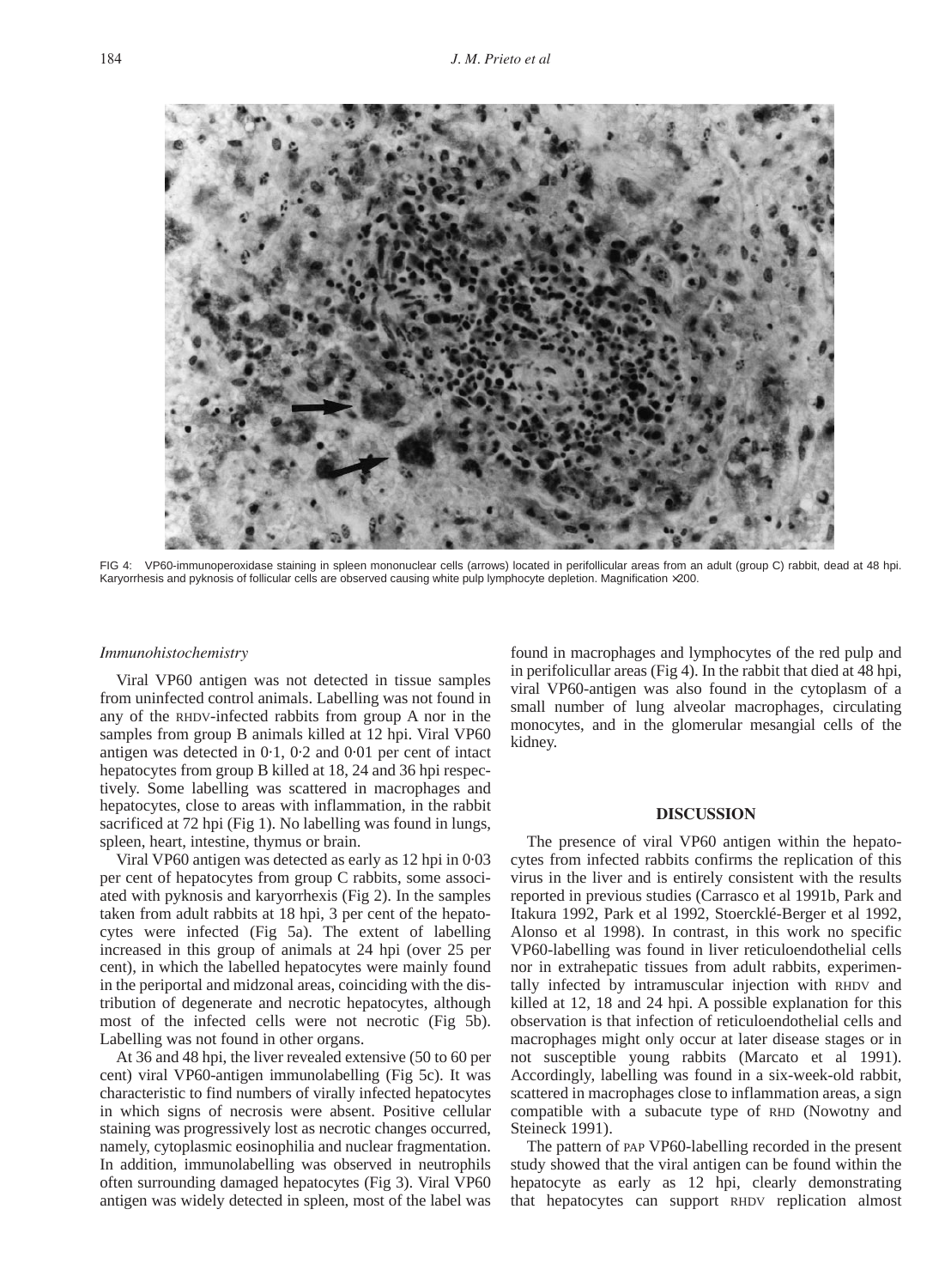<span id="page-4-1"></span><span id="page-4-0"></span>

FIG 5: Perilobular VP60-immunoperoxidase staining in hepatocytes from adult rabbits at 18 hpi (a), 24 hpi (b). (Fig 5c, over)

immediately after viral infection. After 36 hours the liver revealed extensive immunolabelling of viral VP60 antigen, accompanied by severe destruction of liver tissue. The strong positive reaction for VP60 antigen detected in intact hepatocytes, as well as the sharp decrease of the labelling observed paralleling cell death, substantial cell loss and tissue destruction, distinctively suggested a rapid disease progression and increased virus load in the liver.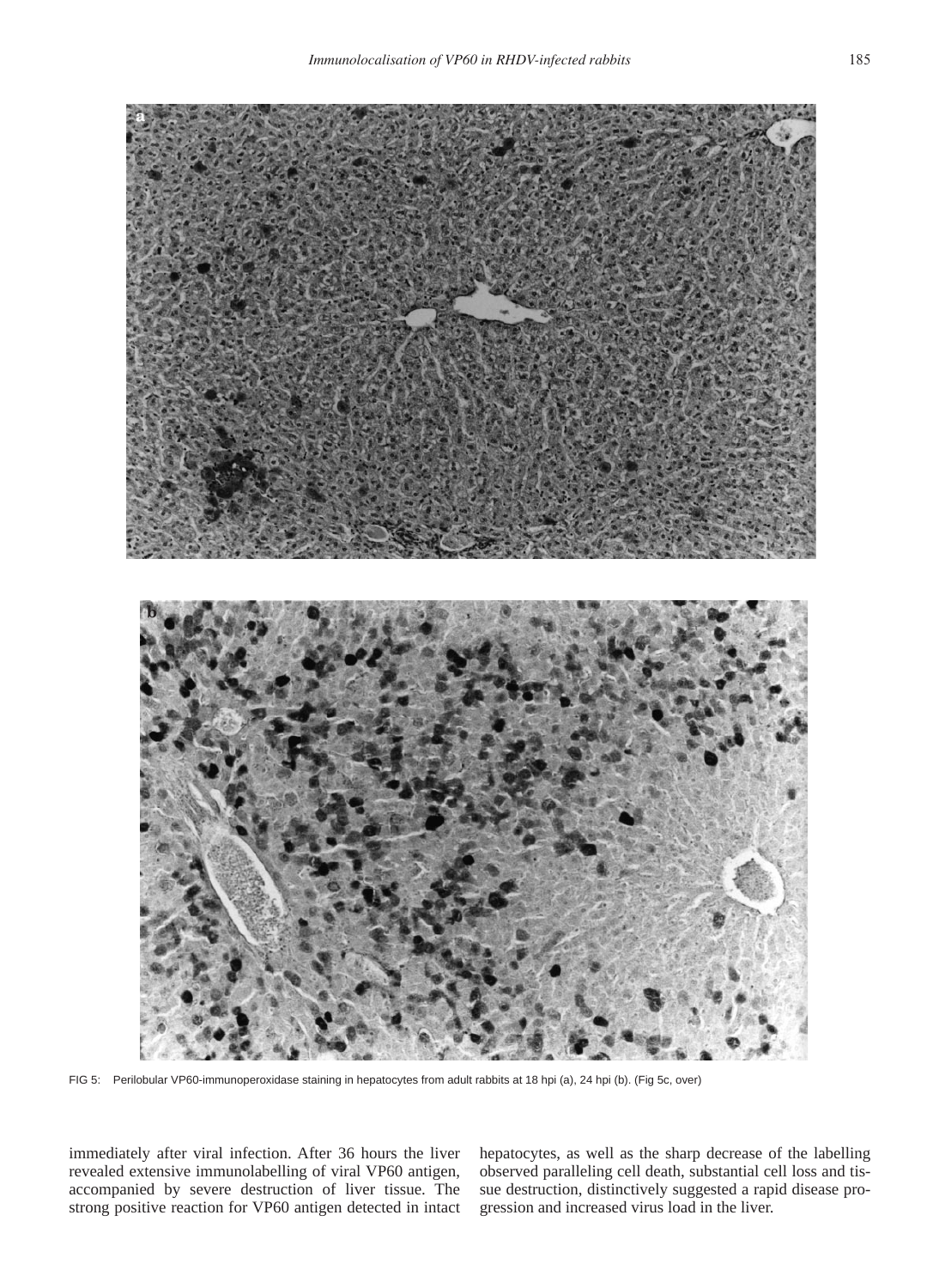<span id="page-5-0"></span>

FIG 5: Perilobular VP60-immunoperoxidase staining in hepatocytes from adult rabbits at 36 hpi (c). Magnification ×200.

In contrast to the observations made in the present study, [Alonso et al \(1998\)](#page-6-6) were not able to detect viral VP60 protein in infected rabbits killed at 12 and 24 hpi by Western-blot and immunohistochemistry, using a hyperimmune anti-RHDV rabbit serum. This qualitative difference might be explained by the use of different assay conditions. It is reasonable to speculate that the use of the guinea pig primary antiserum, an animal species different from the rabbit, could be crucial to obtain a high sensitivity staining (J.M. Prieto, unpublished data). However it seems clear, as reported previously by others [\(Park and](#page-6-12) [Itakura 1992\),](#page-6-12) that the primary infection occurred at the periportal hepatocytes, extending in a few hours to the midzonal area and finally invading the hepatocytes from the periacinar area.

Extrahepatic viral VP60 antigen was detected at 36 and 48 hpi in splenic macrophages and this might indicate viral replication in this cell type. Alternatively, the cytoplasmic localisation and time course of the antigen labelling could have resulted from phagocytic activity rather than from RHDV replication. This latter hypothesis was also supported by the fact that the majority of stained macrophages were localised in the sinus areas of the spleen, where sorting and processing is carried out by the macrophages to remove injured cells [\(Schmidt et al 1983\).](#page-6-16)

In previous studies on RHDV pathogenesis, liver tissue destruction has been associated with hepatocyte apoptosis [\(Alonso et al 1998\).](#page-6-6) Morphologically, apoptosis is characterised by chromatin condensation and aggregation, cellular and nuclear shrinkage and lack of an inflammatory response. The pattern of lesions reported in the present study, concerning hepatocytes and spleen lymphocytes, are both compatible with apoptotic processes.

Disseminated intravascular coagulation (DIC) has been widely reported in different organs from RHD-infected rabbits that have died [\(Marcato et al 1991,](#page-6-17) [Fuchs and](#page-6-18) [Weissenböck 1992,](#page-6-18) [Ueda et al 1992\).](#page-6-19) In this study, DIC was only found in liver, spleen and kidney from two adults rabbits, one sacrificed at 36 hpi and another that died spontaneously at 48 hpi. In addition, viral VP60 antigen could not be detected in damaged endothelial cells indicating either that DIC may only be activated during late stages of peracute forms of RHD with severe tissue damage, or that RHDV infection is not directly associated with the development of DIC. It is also possible that the severe hepatic damage might interfere with clearance of activated clotting factors contributing to the occurrence of DIC.

In the present study, viral VP60 antigen was not detected in tissues from rabbits under four weeks of age. It has been described previously that young rabbits are not susceptible to infection with RHDV and that their resistance to experimental infection is not mediated by passively acquired maternal antibodies [\(Rodak et al 1991\).](#page-6-20) This resistance to infection decreased rapidly after four weeks of age and natural disease is rarely seen in rabbits less than two months of age. In this study a small number of hepatocytes in sixweek-old rabbits supported viral replication, regardless of the infection time, possibly indicating that the onset of changes in the liver structure and function may be a determinant for RHDV infectivity.